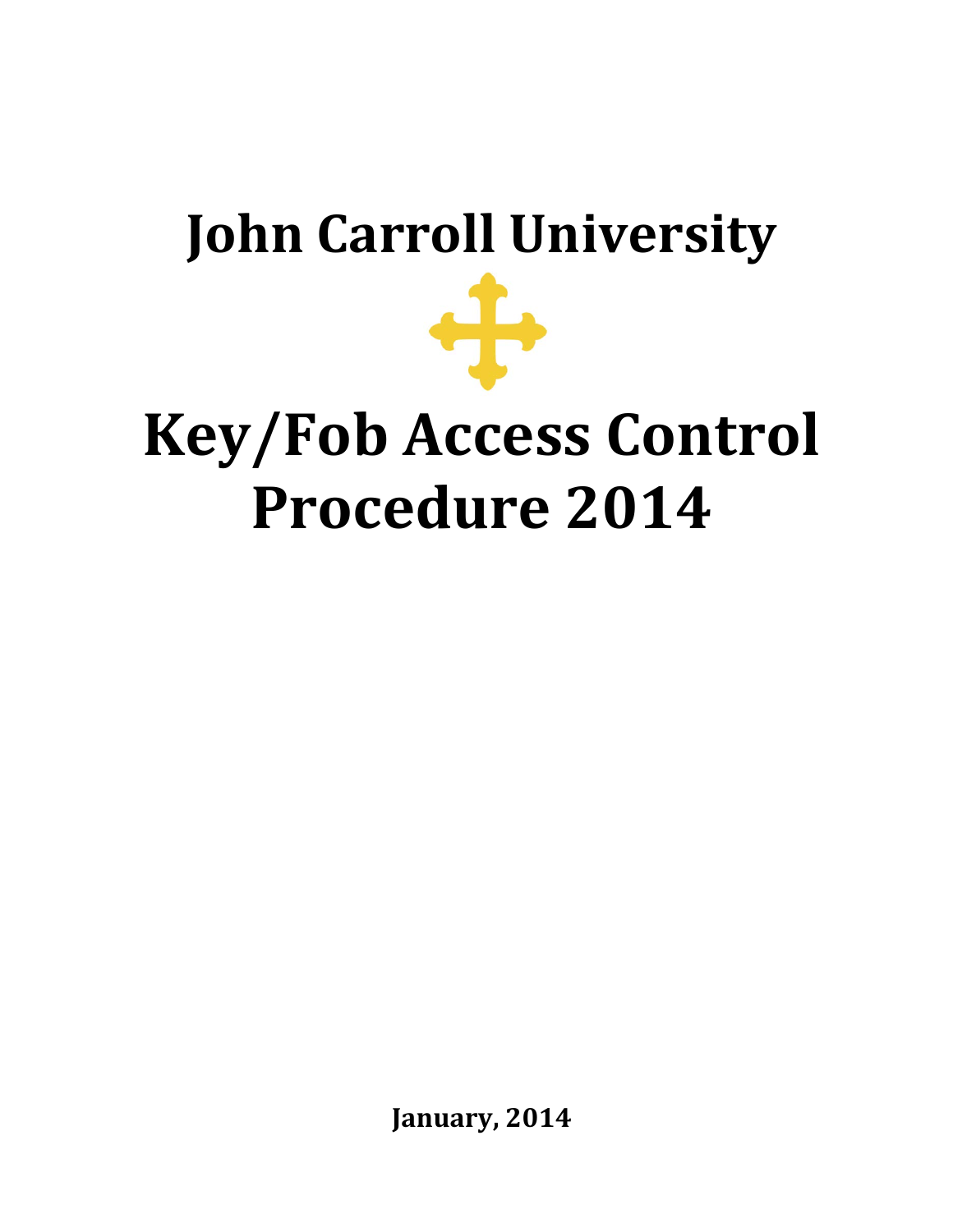## **Introduction to John Carroll University Keying Procedure**

**The following document is to serve as the lock and key/fob access control procedure for John Carroll University. This procedure, therefore, relates to standard lock, key, and fob access control requirements only.**

### **Purpose:**

The purpose of this procedure is to provide adequate building security for persons and property through the control of keys/fobs issued, to assure appropriate access to work areas by employees in buildings at John Carroll University, and to allow unrestricted access by the John Carroll University Police Department (JCU PD) and select Maintenance personnel to all campus areas for reasons of security, safety, and health.

### **Responsible Departments:**

Facilities Department:

- 1) Implement this procedure.
- 2) Responsible for the maintaining of all locks on campus, including but not limited to, all University owned buildings, offices, and furniture.
- 3) Control and monitor the distribution of keys associated with these locks.
- 4) Issue and program fobs for access to the:
	- a) Green Road Annex
	- b) Boler School of Business
	- c) Administration Building
	- d) 4070 Carroll Blvd.
- 5) Assist both JCU PD and the Office of Residence Life with any lock or key issues that might arise.
- 6) Review the University's Key/Fob Access Procedure and make revisions as may be needed on an annual basis.

### JCU PD:

- 1) Responsible for the maintenance and programming of the card access system installed in the:
	- a) Dolan Science Center
	- b) Various O'Malley Center classrooms
	- c) Shula Stadium
- 2) Regular keys are not issued for card access doors.

### The Office of Residence Life:

1) Responsible for the control, monitoring, and issuance of residence hall keys and fobs to the student residents.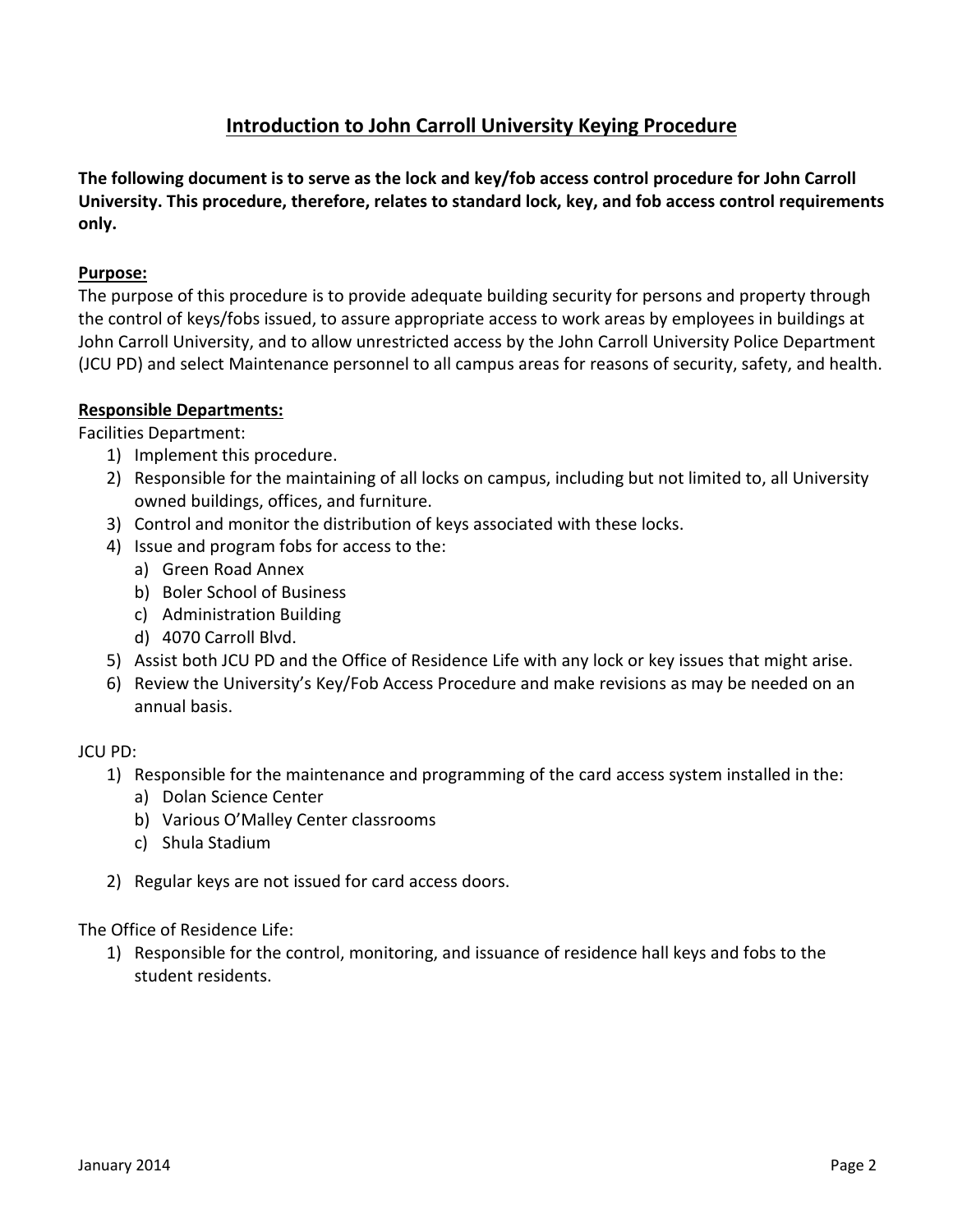# **Overall Key/Fob Access Control Procedure**

The Facilities Department has the responsibility for the production and duplication of all keys/fobs used for access to all academic and administrative buildings.

The University Key Shop, as part of the Facilities Department, will process and maintain a detailed listing of all authorized key/fob holders, the designated access for each key/fob, and the key/fob numbers assigned to every individual. Everyone is allowed one key per lock (whether it is a door, desk, file cabinet, etc.) and should never give or loan their keys to another person. Keys that have been issued to an individual are that individual's responsibility and improper use can result in sanctions or disciplinary action as this severely compromises the integrity of the key control system. Please remember that the campus key system is in place to not only protect John Carroll University property, but also the safety of students and employees.

All issued keys/fobs will require, on the Facilities Department Key Authorization Form, the "original" signature of the person authorized to grant permission for key/fob reproduction. Building occupants are not permitted to install personal locks on any facility, or where maintenance activities are required for building function.

Individuals who have not picked up their keys/fobs within six months after the key/fob completion date will be contacted to determine if the keys/fobs are still needed. If it is determined at that time that the keys/fobs are no longer needed, they will be returned to the Key Shop. If a reply is not received from the individual who has not picked up their keys, the keys will be returned to the Key Shop, and a new Facilities Department Key Authorization Form will have to be completed and submitted to the Facilities Office if these keys are still needed.

### **1) Approval Authorization:**

a) The direct supervisor (department chair, director, dean, vice president, etc.) must authorize any and all key/fob requests. No key/fob request will be processed until the authorizing authority has signed the request form, and the signed form (with the original signature) is forwarded to the Facilities Department. No one is allowed to approve a form for themselves.

### **2) Initial Issue and Re-Issue of Keys:**

- a) All key/fob requests must be processed through the Facilities Department.
- b) The request forms are included in this procedure package and should be completed and presented to the Facilities Department only after all authorizing signatures are obtained. The forms are also available on-line at:

### http://sites.jcu.edu/**facilities**/**forms**/**authorization**.htm

- c) Broken key(s) should be delivered to the Facilities Department for replacement by the person responsible for the broken key(s) with a Facilities Department Key Authorization Form containing the appropriate original signature approval before duplication and re-issue can occur.
- d) In the event of lost or stolen keys, the person who lost the keys is to notify their direct supervisor, JCU PD, and the Facilities Department as soon as possible. There is a \$75.00 charge per each lost or stolen key. A Lost Key Report must be completed through JCU PD. JCU PD will then submit a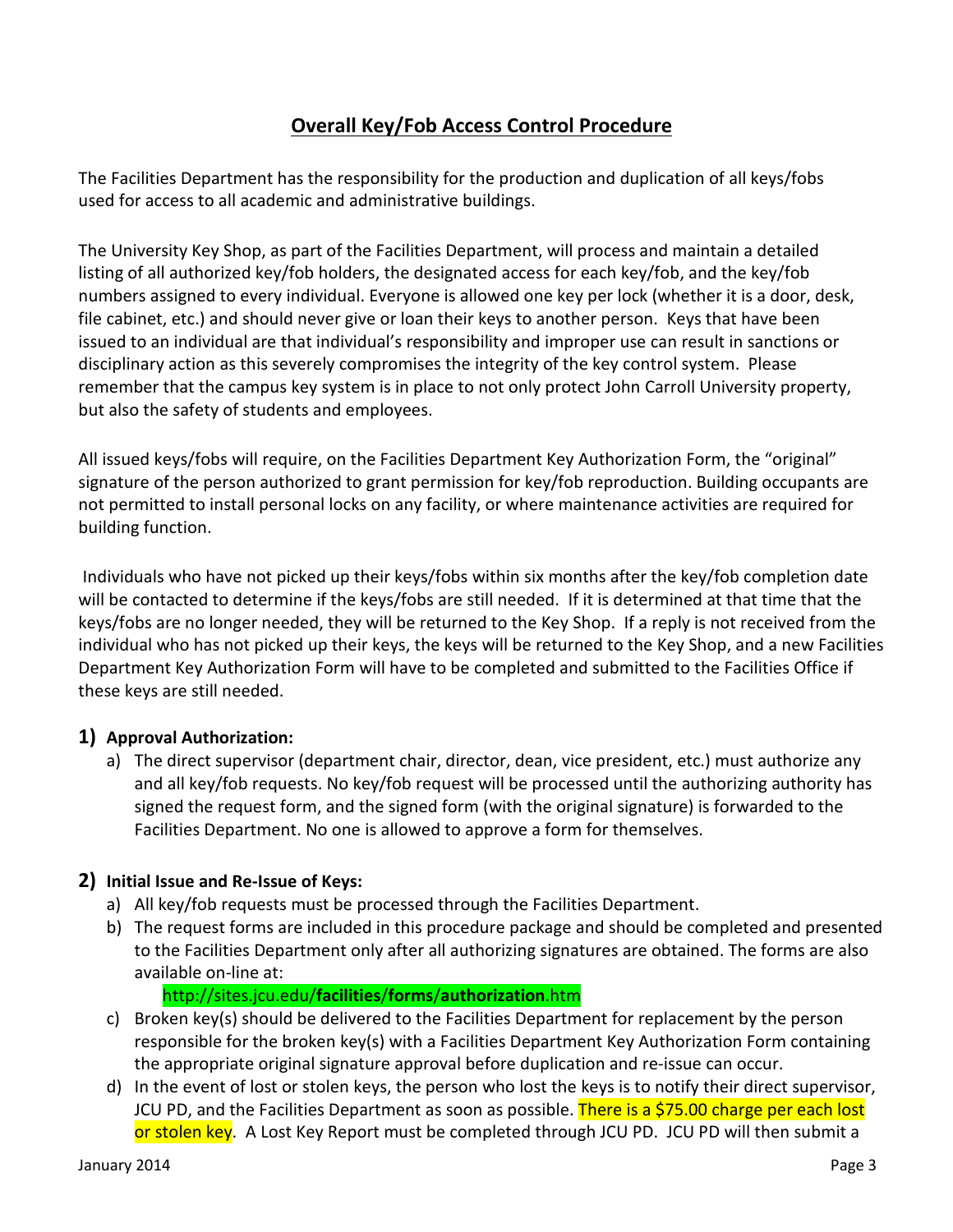copy of this report to the Facilities Department. There is a two-week waiting period from the date the Lost Key Report is filed with JCU PD. At the end of the two weeks, if the keys are still not located, it will be the decision of the direct supervisor to decide if a security/safety issue exists.

- i) If a security/safety issue does not exist, the direct supervisor needs to advise the Facilities Office via a written note or e-mail that new keys can be issued to replace the lost keys and submit a Facilities Department Key Authorization Form.
- ii) If a security/safety issue does exist, the locks will be changed and new keys issued at the cost of that department. The Facilities Department will determine if lock core changes are required. If no lock core changes are required, a duplicate key(s) will be reissued. Otherwise, subsequent work will be completed by the campus locksmith or appropriate vendor. The respective department will be responsible for all charges as a result of lost or stolen keys, determined at the time of the core change. The current cost associated per core change is \$100.00 per core and either \$25.00 for a Yale or similar key type and \$75.00 for a Medeco key. In the event of a sub-master key being lost, all subsequent cores and associated keys are factored into the charge.

**Example**: A key associated with a sub-master system was lost that affected 10 cores (doors) and had 10 people who needed a key. The charges in this example would be calculated as:

> Cores @  $10 \times \frac{100.00}{ } = $1,000.00$  $+$  Keys @ 10 X \$25.00 = \$ 250.00 For a total charge of: \$1,250.00

Costs to replace the physical key itself are minimal, but the replacement cost of the key does not begin to cover the value of the property that a key/core system protects. Everyone entrusted to obtain and carry keys to campus facilities needs to take responsibility for and appreciate how important each key is.

### **3) Initial Issue and Re-Issue of Fobs:**

- a) All fob requests must be processed through the Facilities Department.
	- The request forms are included in this procedure package and should be completed and presented to the Facilities Department only after all authorizing signatures are obtained. The forms are also available on-line at: http://sites.jcu.edu/**facilities**/**forms**/**authorization**.htm
- b) In the event of a lost fob, the person who lost the fob is to notify their direct supervisor, JCU PD, and the Facilities Department as soon as possible. There is a \$75.00 charge per each lost or stolen fob. A Lost Key Report must be completed through JCU PD. JCU PD will then submit a copy of this report to the Facilities Department. Lost fobs will be deactivated immediately.

### **4) Responsibilities:**

### a) Key/Fob Requester:

- i. Initiate and complete the Key/Fob Request Form and forward to their direct supervisor to approve the request with signature. Forward completed form to the Facilities Department.
- ii. Pick up and keep appropriate records of keys/fob that have been assigned to them.
- iii. Keys/fob issued are the requester's responsibility to safeguard at all times.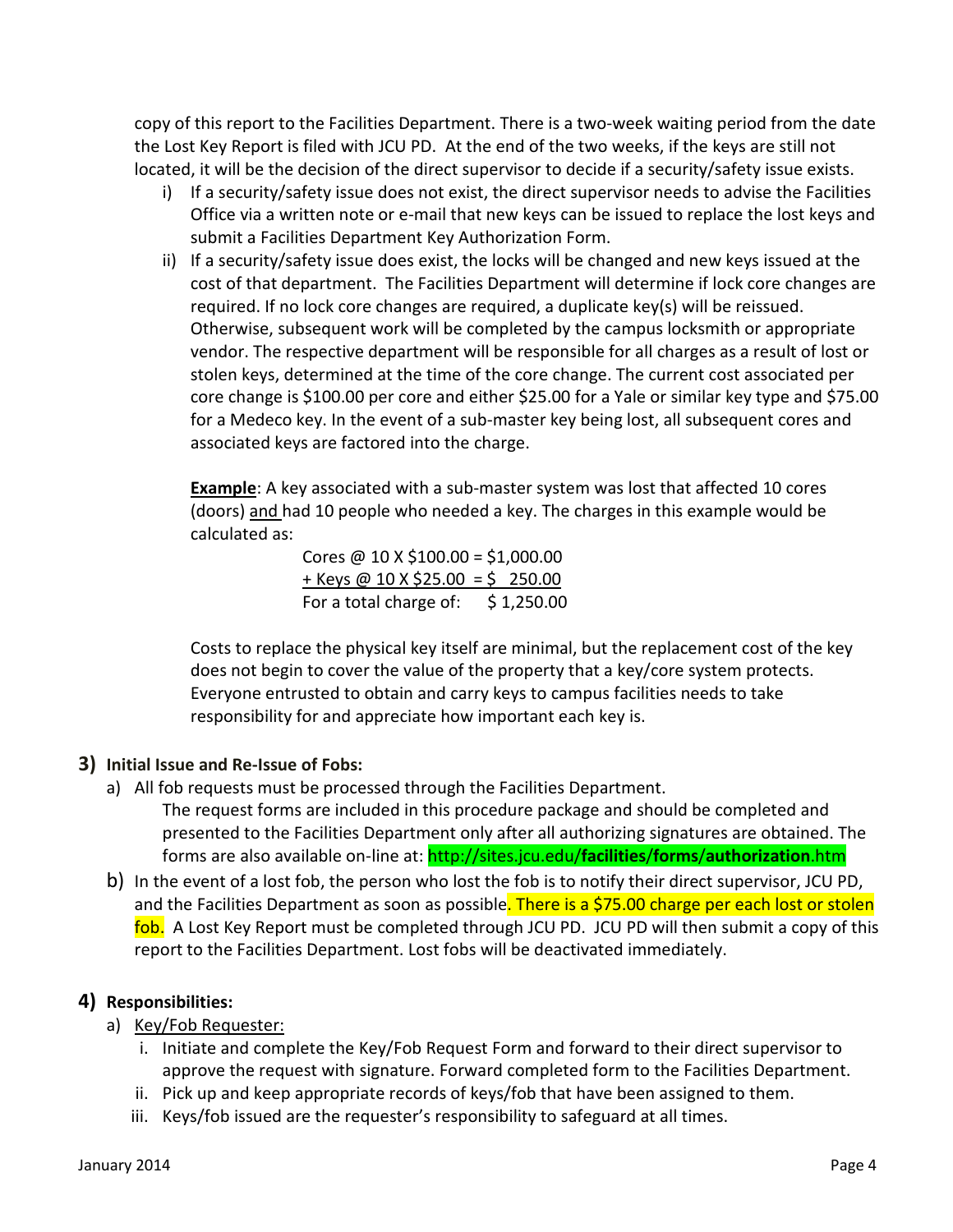- iv. Keep all spare keys locked in a safe place when not in use. No master/sub-master keys are to leave the campus.
- v. Turn in all defective and outdated keys to the Facilities Department.
- vi. Keys/fobs are the property of John Carroll University. All keys/fobs must be returned to the Facilities Office either directly or via Human Resources, if an exit interview is conducted prior to departure from the University or re-assignment within the University where previously issued keys are not needed. Upon re-assignment to another department, no new keys will be issued until the previously issued keys have been returned to the Facilities Department.
- b) Authorizing Person:
	- i. Provide authorization to Key/Fob Requesters as they are presented for consideration.
	- ii. Once an authorization has been granted, forward the original signed Key/Fob Authorization Form to the Facilities Department.
	- iii. Retain a copy of the signed Key/Fob Request Form for all those who have been granted authorization.
	- iv. Require departing employees to return keys/fob to the Facilities Department for proper tracking and disposition.
	- v. Provide audits as may be requested by the Facilities Department.
	- vi. Read and be familiar with the procedures identified in this document.
- c) Facilities Department:
	- i. Process key/fob requests for all Key Request forms that have been properly completed and submitted by the requester.
	- ii. Keep an updated inventory of hardware, keys, and fobs. This will be accomplished by use of the department's software programs. Keys are tracked in the Key Trail database system. Fobs are tracked in the card access system software.
	- iii. Log each key/fob request into the database.
	- iv. Log lost or stolen keys/fobs into the database. De-activate lost/stolen fobs as required.
	- v. Log returned keys/fobs into the database.
	- vi. Implement a Preventative Maintenance schedule for repair or replacement of all University locks, padlocks, and door hardware.
	- vii. Generate initial cores and keys as needed.
	- viii. Maintain the security of Master Key System, system records, and all subsequent key and lock related inventory (key blanks, cores, lock hardware).
	- ix. Destroy defective, deleted, and outdated keys and maintain updated files.
	- x. Notify, recommend, advise, and assist the Associate Vice President of Facilities in selection of replacement lock and key systems as required.
	- xi. Assist the Project Manager with remodel and new construction lock hardware specifications and related information as required by the project.
	- xii. Provide Vice Presidents or Department Heads with computer print-outs listing keys issued to spaces under their control as requested.
	- xiii. Conduct audits of keys on an as-needed basis.